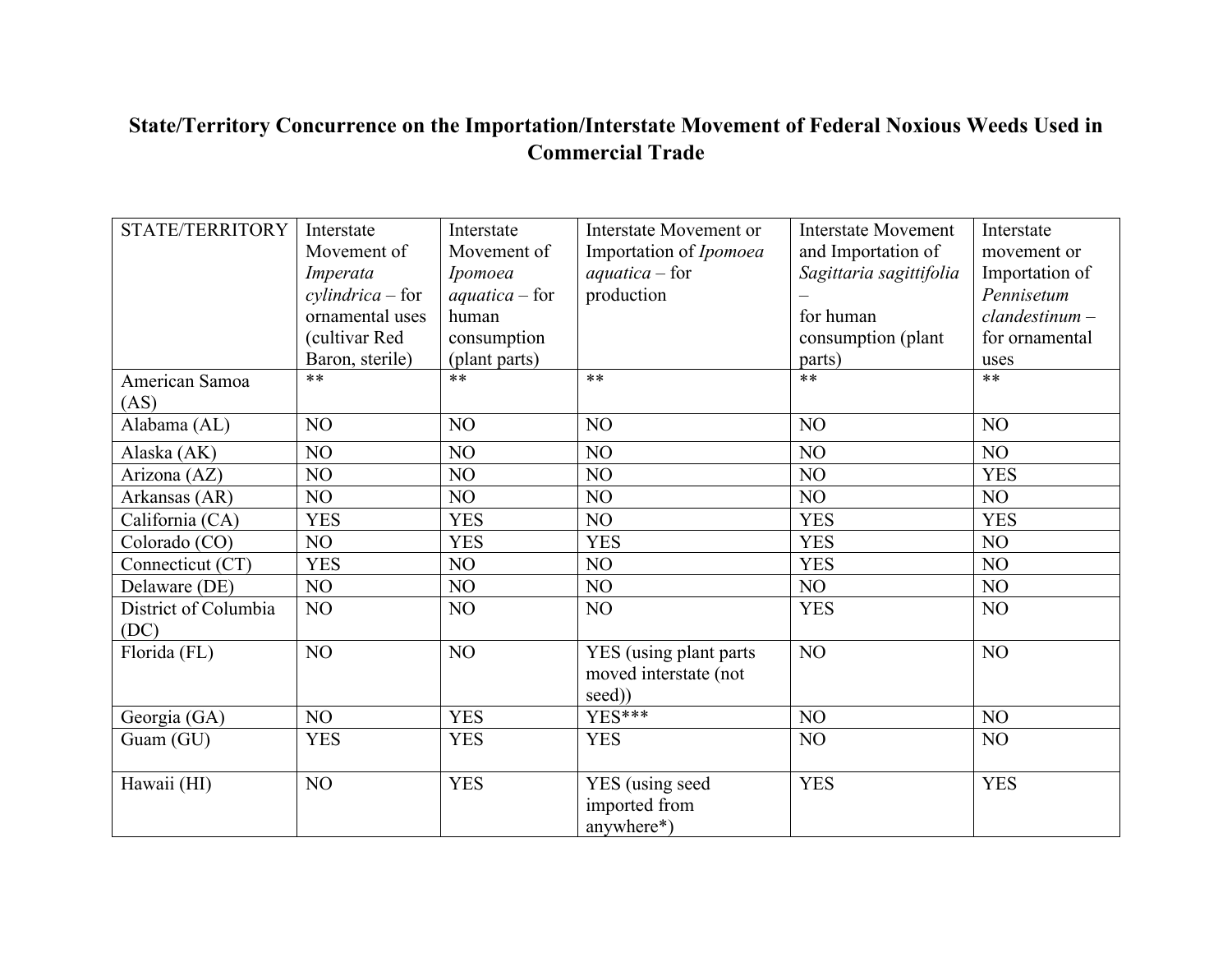| STATE/TERRITORY    | Interstate          | Interstate       | Interstate Movement or | <b>Interstate Movement</b> | Interstate       |
|--------------------|---------------------|------------------|------------------------|----------------------------|------------------|
|                    | Movement of         | Movement of      | Importation of Ipomoea | and Importation of         | movement or      |
|                    | Imperata            | Ipomoea          | $aquatica$ – for       | Sagittaria sagittifolia    | Importation of   |
|                    | $cylinderica$ - for | $aquatica$ – for | production             |                            | Pennisetum       |
|                    | ornamental uses     | human            |                        | for human                  | $clandestinum -$ |
|                    | (cultivar Red       | consumption      |                        | consumption (plant         | for ornamental   |
|                    | Baron, sterile)     | (plant parts)    |                        | parts)                     | uses             |
| Idaho (ID)         | NO                  | NO               | NO                     | NO                         | NO               |
| Illinois (IL)      | <b>YES</b>          | $YES***$         | NO                     | NO                         | NO               |
| Indiana (IN)       | YES (with State     | NO <sub>1</sub>  | NO                     | NO                         | NO               |
|                    | conditions)         |                  |                        |                            |                  |
| Iowa (IA)          | NO (but allows      | NO               | NO                     | NO                         | NO               |
|                    | growing under       |                  |                        |                            |                  |
|                    | <b>State</b>        |                  |                        |                            |                  |
|                    | compliance          |                  |                        |                            |                  |
|                    | agreement for       |                  |                        |                            |                  |
|                    | use outside the     |                  |                        |                            |                  |
|                    | State)              |                  |                        |                            |                  |
| Kansas (KS)        | NO                  | NO               | NO                     | NO                         | NO               |
| Kentucky (KY)      | NO                  | NO               | NO                     | NO                         | NO               |
| Louisiana (LA)     | NO                  | NO               | NO                     | NO                         | NO               |
| Maine (ME)         | NO                  | <b>YES</b>       | YES (using seed        | NO                         | NO               |
|                    |                     |                  | imported from          |                            |                  |
|                    |                     |                  | anywhere*)             |                            |                  |
| Maryland (MD)      | NO                  | NO               | NO                     | NO <sub>1</sub>            | NO               |
| Massachusetts (MA) | NO                  | <b>YES</b>       | <b>YES</b>             | NO                         | NO               |
| Michigan (MI)      | <b>YES</b>          | <b>YES</b>       | <b>YES</b> (with State | <b>YES</b>                 | N <sub>O</sub>   |
|                    |                     |                  | compliance agreement)  |                            |                  |
| Minnesota (MN)     | NO                  | <b>YES</b>       | NO                     | NO                         | NO               |
| Mississippi (MS)   | NO                  | NO               | NO                     | NO <sub>1</sub>            | NO               |
| Missouri (MO)      | NO                  | <b>YES</b>       | NO                     | <b>YES</b>                 | NO               |
| Montana (MT)       | NO                  | NO               | NO                     | NO                         | NO               |
| Nebraska (NE)      | <b>YES</b>          | <b>YES</b>       | NO                     | <b>YES</b>                 | NO               |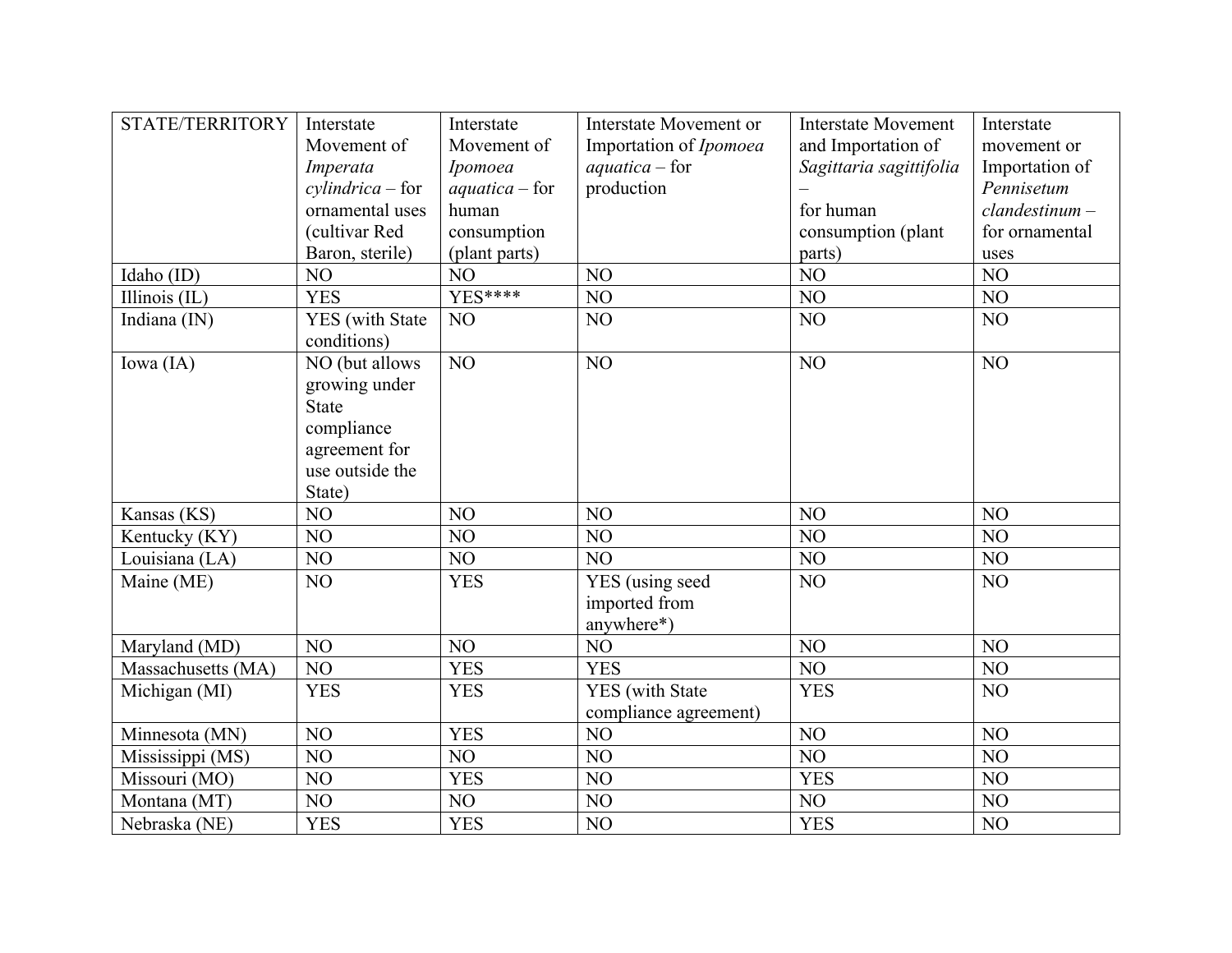| STATE/TERRITORY     | Interstate          | Interstate       | Interstate Movement or   | <b>Interstate Movement</b> | Interstate       |
|---------------------|---------------------|------------------|--------------------------|----------------------------|------------------|
|                     | Movement of         | Movement of      | Importation of Ipomoea   | and Importation of         | movement or      |
|                     | Imperata            | Ipomoea          | $aquatica$ – for         | Sagittaria sagittifolia    | Importation of   |
|                     | $cylinderica$ - for | $aquatica$ – for | production               |                            | Pennisetum       |
|                     | ornamental uses     | human            |                          | for human                  | $clandestinum -$ |
|                     | (cultivar Red       | consumption      |                          | consumption (plant         | for ornamental   |
|                     | Baron, sterile)     | (plant parts)    |                          | parts)                     | uses             |
| Nevada (NV)         | <b>YES</b>          | <b>YES</b>       | <b>YES</b>               | <b>YES</b>                 | NO               |
| New Hampshire (NH)  | NO                  | NO               | NO                       | NO                         | NO               |
| New Jersey (NJ)     | <b>YES</b>          | <b>YES</b>       | <b>YES</b>               | <b>YES</b>                 | NO               |
| New Mexico (NM)     | NO                  | NO               | NO                       | NO                         | NO               |
| New York (NY)       | NO                  | <b>YES</b>       | <b>YES</b>               | <b>YES</b>                 | N <sub>O</sub>   |
| North Carolina (NC) | NO                  | NO               | <b>YES</b> (with State   | <b>YES</b>                 | NO               |
|                     |                     |                  | compliance agreement)    |                            |                  |
| North Dakota (ND)   | NO                  | NO               | NO                       | NO                         | NO               |
| Northern Mariana    | $**$                | $**$             | $**$                     | $**$                       | $**$             |
| Islands             |                     |                  |                          |                            |                  |
| Ohio (OH)           | <b>YES</b>          | <b>YES</b>       | NO                       | <b>YES</b>                 | NO               |
| Oklahoma (OK)       | NO                  | <b>YES</b>       | <b>YES</b>               | <b>YES</b>                 | NO               |
| Oregon (OR)         | <b>YES</b>          | <b>YES</b>       | Undecided & would        | NO                         | NO               |
|                     |                     |                  | consider                 |                            |                  |
|                     |                     |                  | application if requested |                            |                  |
| Pennsylvania (PA)   | NO                  | <b>YES</b>       | NO                       | <b>YES</b>                 | NO               |
| Puerto Rico (PR)    | $**$                | $**$             | $**$                     | $**$                       | $**$             |
| Rhode Island (RI)   | NO                  | NO               | NO                       | NO                         | NO               |
| South Carolina (SC) | NO                  | NO               | NO                       | NO                         | NO               |
| South Dakota (SD)   | NO                  | <b>YES</b>       | NO                       | NO                         | NO               |
| Tennessee (TN)      | N <sub>O</sub>      | NO               | NO                       | NO <sub>1</sub>            | NO               |
| Texas (TX)          | NO                  | <b>YES</b>       | NO                       | <b>YES</b>                 | NO               |
| Virgin Islands (VI) | $**$                | $**$             | $**$                     | $**$                       | $**$             |
| Utah (UT)           | NO                  | <b>YES</b>       | <b>YES</b>               | NO                         | N <sub>O</sub>   |
| Vermont (VT)        | NO                  | NO               | NO                       | NO                         | NO               |
| Virginia (VA)       | NO                  | NO               | NO                       | NO                         | NO               |